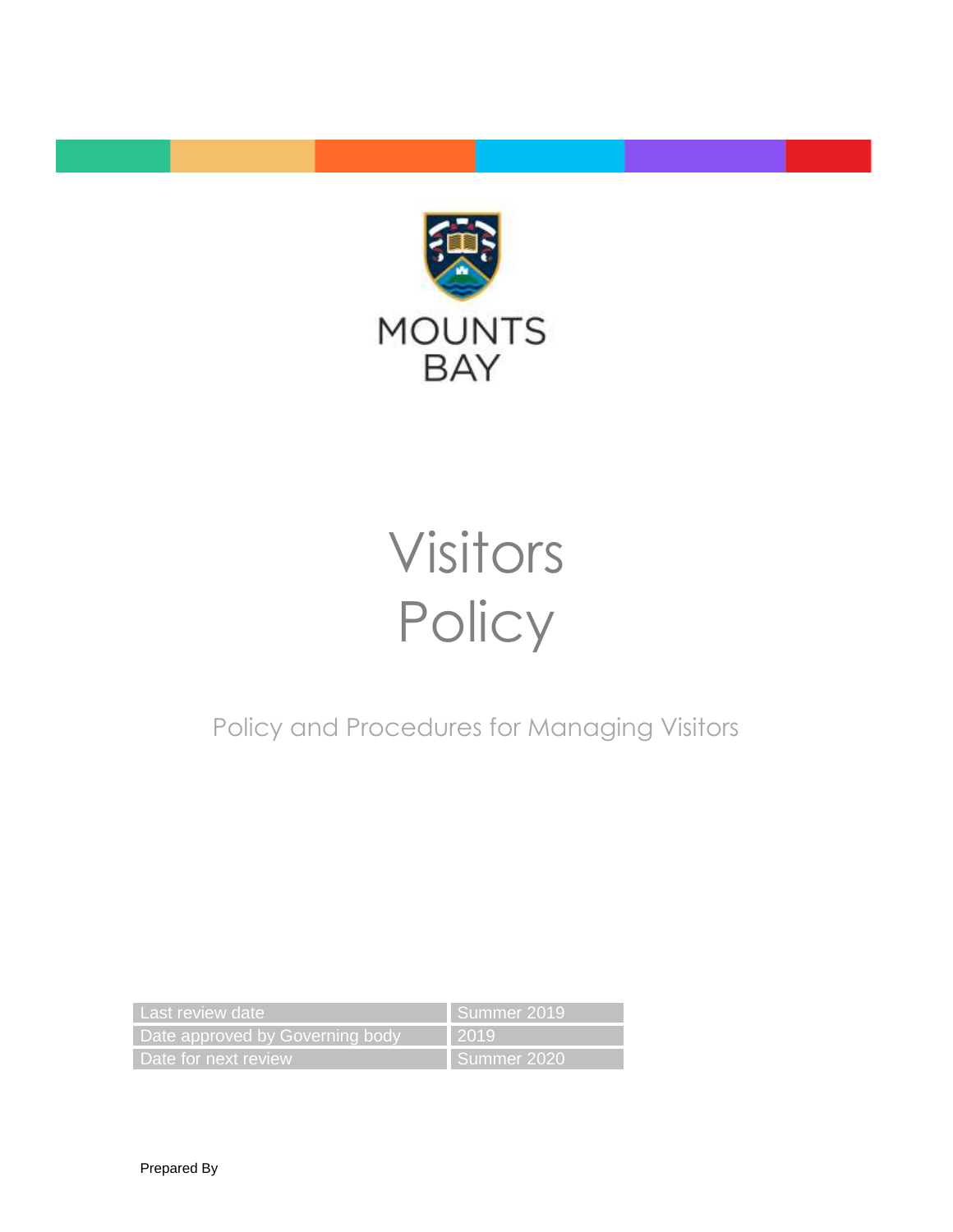## **Visitors Policy**

### **Visitors Policy**

#### **Aim**

Mounts Bay Academy is committed to safeguarding and promoting the safety and wellbeing of children and young people and expects all staff, volunteers and visitors working with our students to share this commitment.

#### **Where and to whom the policy applies**

The academy is deemed to have control and responsibility for its pupils anywhere on the academy site (i.e. within the academies boundary fence), during normal school hours, during after school activities and on school organised (and supervised) off-site activities.

The policy applies to:

- All staff employed by the academy
- All external visitors entering the academy site during the academy day or for after school activities (including peripatetic tutors, sports coaches, work experience, and topic related visitors e.g. authors, journalists)
- All governors of the school
- All parents and volunteers
- All pupils
- Other Education related personnel
- Building & Maintenance and all other Independent contractors visiting the school premises
- Independent contractors who may transport students on minibuses or in taxis

#### **Visitors to the Academy**

All visitors to the academy are required to bring formal identification with them at the time of their visit. They must follow the procedure below.

- Visitors must report to reception and clearly identify who they are and the purpose of their visit:
- All visitors will be asked to produce identification and must be prepared to show formal work identification.
- Reception staff will sign the visitor in on the Visitors Book and issue either a Visitors Pass or Contractors Pass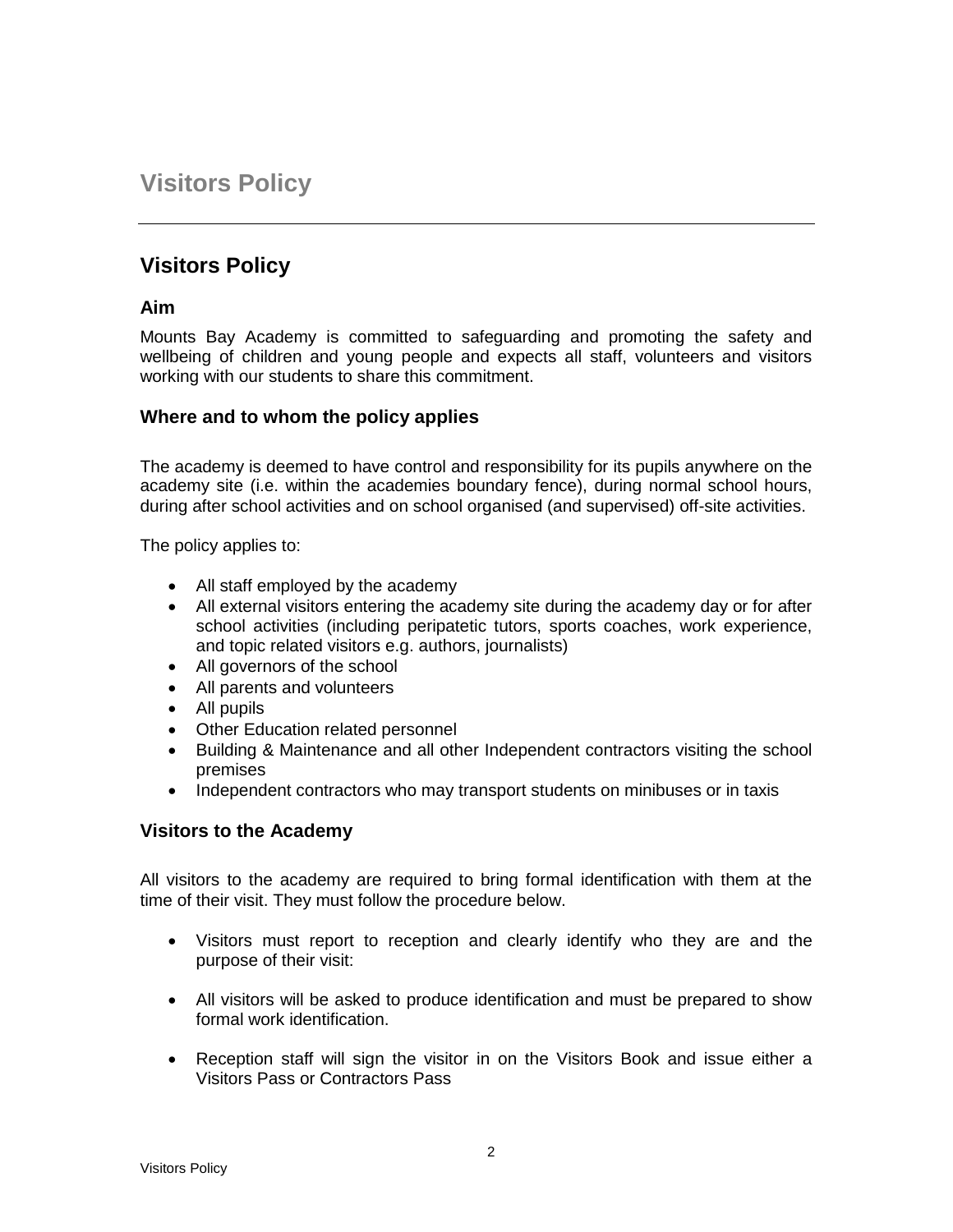- Visitors' safety information guidance (detachable from the visitors pass) will be issued along with a Safeguarding briefing and leaflet
- The visitor's contact member of staff will then be called to meet with the visitor in reception. The contact member of staff will then be responsible visitor while they are on site
- The visitor are not be permitted to move about the site unaccompanied
- The Visitor Pass must be worn at all times for the duration of the visit
- The Visitor Pass will be signed and dated by reception when issued
- If a visitor reports a pass as lost during their visit then premises staff must be alerted. A simple search of the areas the visitor was in is required.
- If the visitor is a contractor then a Contractor Pass is issued and the same steps followed as above.
- If the visitor is a contractor then a Contract Pass is issued and the same steps followed above.
- If the contractor is undertaking any work on the premises it must be cleared by the Premises Manager and appropriate procedures for asbestos management, hot work, working at heights etc. must be strictly followed.
- Note: Where more than one visitor arrives together then the above procedures will apply to each individual. There are no group signing-in procedures.

#### **Visitors' Departure from Academy**

On departing the school, visitors MUST leave via reception:

- Visitors MUST be escorted to reception if they are not an approved visitor.
- The identification badge must be returned to reception
- The visitor's departure time must be recorded in the Visitors Record Book

#### **Unknown/Uninvited Visitors to the Academy**

Any visitor to the academy site who is not wearing an identity badge should be challenged politely to enquire who they are and their business on the academy site.

They should then be escorted to reception to sign the Visitors Book and be issued with an identity badge. The procedures under "Visitors to the Academy" above will then apply.